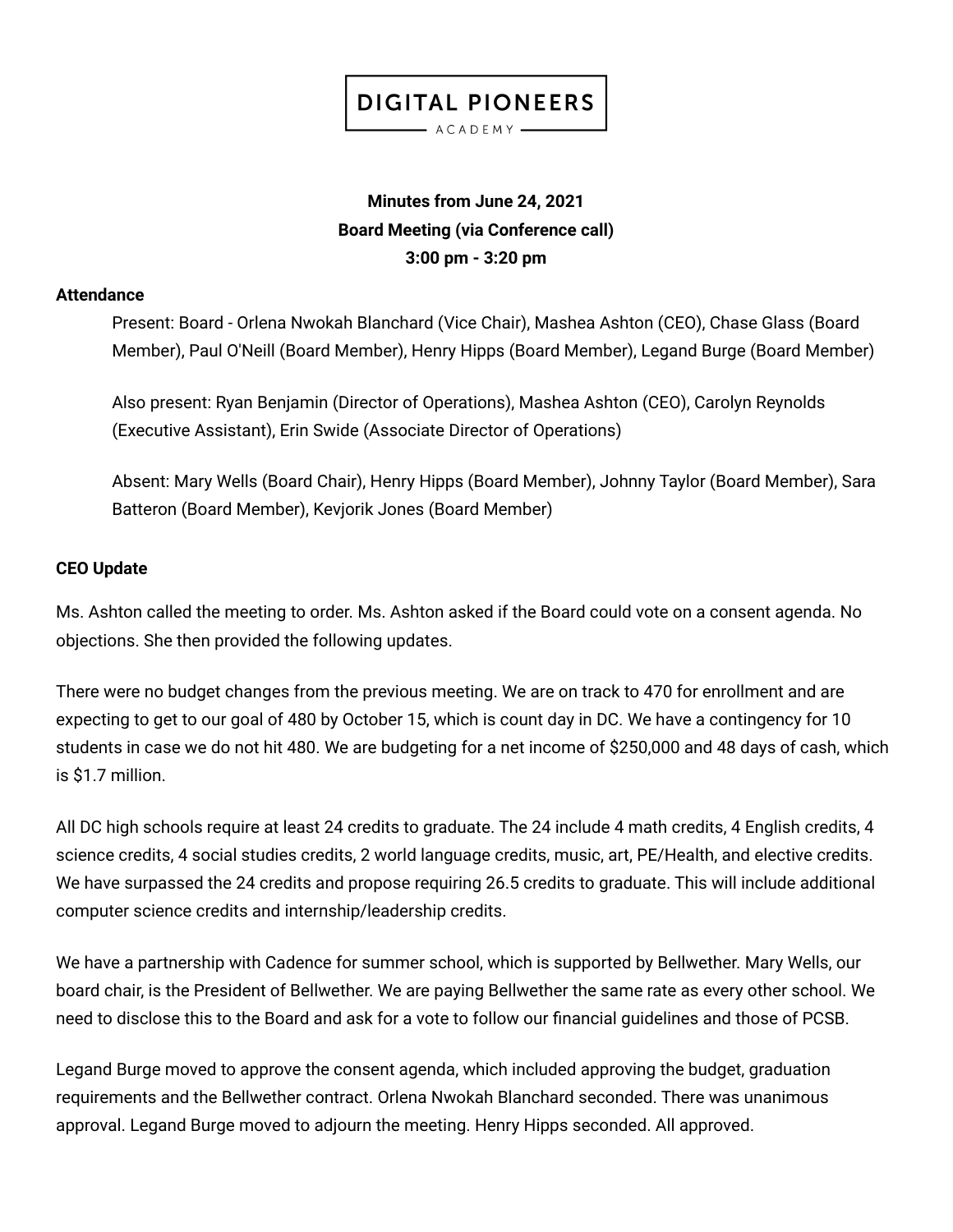$-$  ACADEMY  $-$ 

## **Minutes from June 9, 2021**

**Board Meeting (via Conference call)**

**3:00 pm - 5:00 pm**

## **Attendance**

Present: Board - Mary Wells (Chair), Orlena Nwokah Blanchard (Vice Chair), Mashea Ashton (CEO) , Kevjorik Jones (Board Member), Chase Glass (Board Member), Sara Batterton (Board Member), Paul O'Neill (Board Member), Johnny Taylor (Board Member), Legend Burge (Board Member)

Also present: Ryan Benjamin (Director of Operations), Mashea Ashton (CEO), Carolyn Reynolds (Executive Assistant)

Absent: Henry Hipps (Board Member)

## **CEO Update**

Ms. Ashton called the meeting to order. She then provided the following updates.

For recruitment, we have 386 fully enrolled. We have 474 students expected to enroll, and we are working hard to get this paperwork. Our sixth grade is lower than our target, but we have taken in some new 7th grade scholars. We have a lot of 8th grade scholars. There are scholars in other schools who are having negative experiences and want to come to DPA. Our budget is built on 480, but we have contingencies for 10 below that number, at 470. We are doing a lot for recruitment: community outreach, marketing, canvassing, etc.

For staff hiring, 10 offers were accepted so far, but we are not at our targets, as there are lots of moving parts with the pandemic ending. We have a leadership fellow and new Associate DOO. We are hired for our computer science and math teachers in high school, and those are difficult areas to staff. We have 17 teaching positions open and 5 non-teaching positions open. 97.5% of teachers who were given offers have returned!

We had great end-of-year events, including the St. James and two field days. We had a wonderful 8th grade promotion video that was broadcast last night. Ms. Glass shared good memories from her time as a parent at DPA. The founders have a special place in our heart.

Johnny Taylor asked about general academic performance during the pandemic. We use two data points: MAP and ANet, and we will have updates at the next board meeting. Our high performers and even some with behavioral challenges did well during the pandemic.

Mashea and Steven Sheffield presented around the budget. We will not take action today. We were meeting three goals: launching a high school, investing in required facilities upgrades, and maintaining financial stability during growth. We are investing in adult/student social/emotional learning, staffing, uniforms, expeditions, and esports/sports programs. Steven broke out some SEL spending to show how we are supporting the team's capacity.

Some additional context: Growing schools spend more, high schools require higher spending, and campus expansion requires additional spending. We have a few risks we considered during the process: enrollment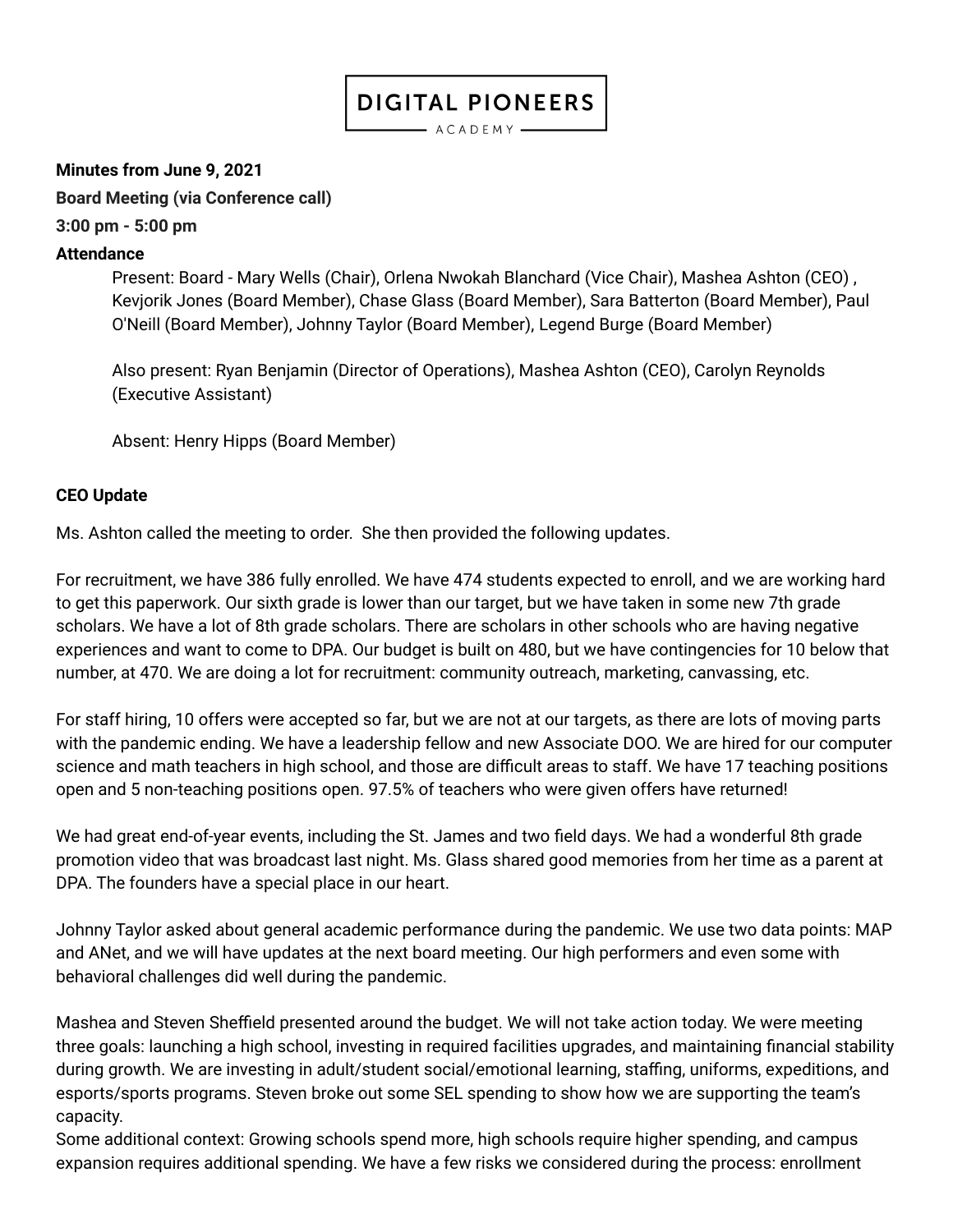$-$  ACADEMY  $-$ 

revenue, staffing, private revenue, facilities at 9th Street, and our general 1% contingency applied in addition to the other risks.

We expect 48 days of cash at the end of next year. Our FAR metrics are expected to be strong next year. We will have 3 years of financial performance.

Shawn Samuel and Mark Cager from JDC presented about their facilities work. They are a project and construction management firm since 2003. They are leaders of the team. To date, we've conducted site visits at both properties, worked with the architect at 9th St, walked with the contractors at 12th St. We meet three times weekly. The scope of work for both campuses will be wrapped up this week. Then we can work on pricing and scheduling. For the short term, at 9th street we are looking at updating the paint, doors, ceilings, and cleaning up the building space. On the exterior, we are looking at demolishing the playground and add athletic areas. We also will want to add ADA accessibility. We will spend roughly \$500,000 in year 2 for modulars, and then less than that for this summer to make the building comfortable and safe. We believe we can be at this location for two years.

Mary Wells adjourned the meeting. Ms. Glass seconded the motion at 4:40 pm.

### **Action items**

● Unanimous approval of May 13 minutes (Kevjorik Jones moved, Johnny Taylor seconded).

# **Minutes from May 13, 2021 Board Meeting (via Conference call) 3:00 pm - 5:00 pm**

#### **Attendance**

Present: Board - Mary Wells (Chair), Orlena Nwokah Blanchard (Vice Chair), Mashea Ashton (CEO) , Kevjorik Jones (Board Member), Chase Glass (Board Member), Sara Batterton (Board Member), Paul O'Neill (Board Member), Legand Burge (Board Member)

Also present: Ryan Benjamin (Director of Operations), Mashea Ashton (CEO), Carolyn Reynolds (Executive Assistant)

Absent: Johnny Taylor (Board Member), Henry Hipps (Board Member)

### **CEO Update**

Ms. Ashton called the meeting to order. She then provided the following updates.

DPA is heavily recruiting 6th graders and is 100% fully enrolled for 7-9th and 75% fully enrolled for 6th grade. This includes community outreach, social media, paid ads, referral incentives, special events and elementary school outreach. Most of DPA's new recruits live in Ward 8. About 10 8th graders are going elsewhere for high school. Half were admitted to selective schools, while the other half want to be with other family members.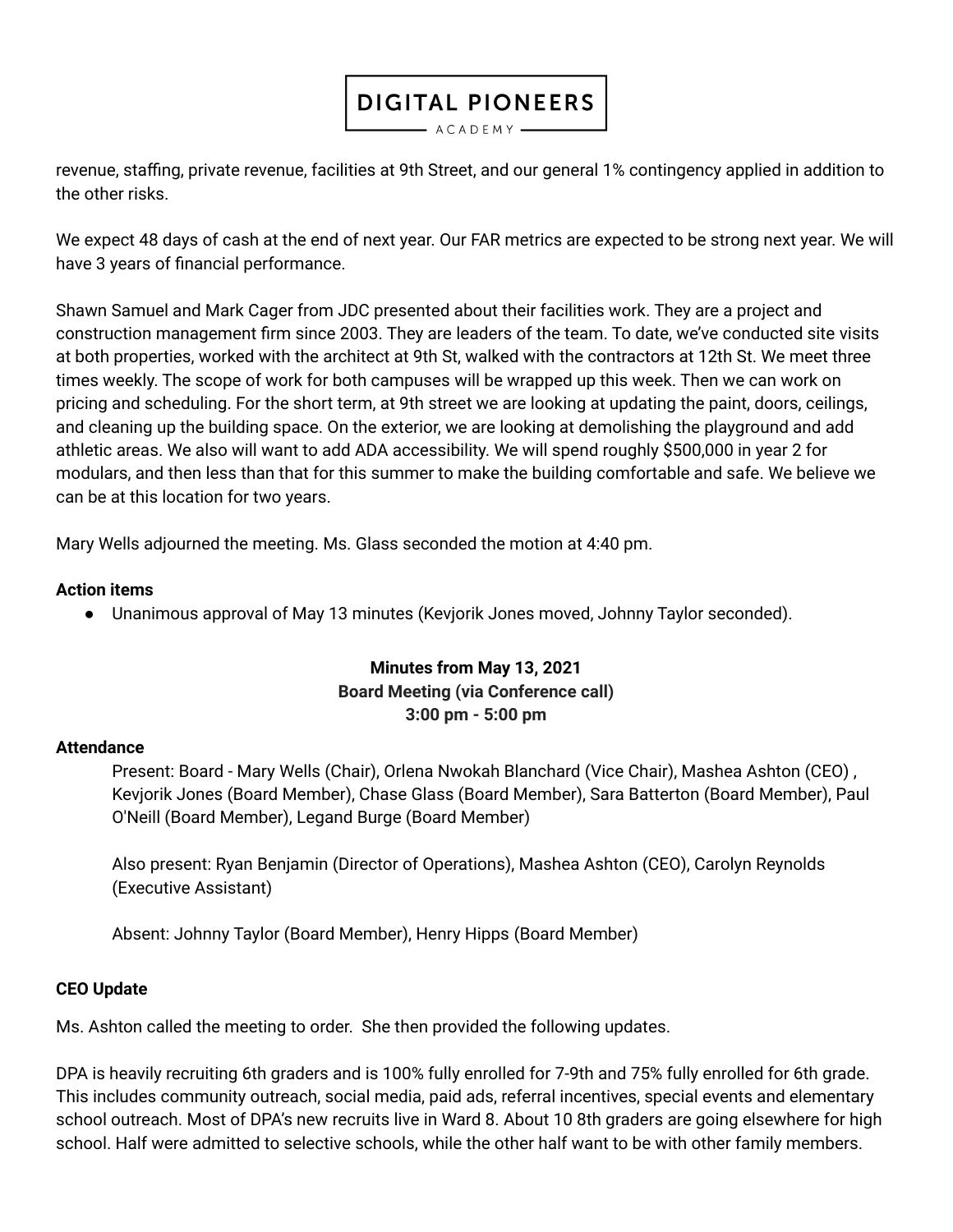$A C A D E M Y$ 

For teacher recruitment, DPA had over 800 applications with 160 advancing to DPA 101. This is an opportunity for an applicant to opt into DPA. About 30 people have advanced to sample lessons. DPA has 16 teaching positions and 5 non-teaching positions open. Almost 90% of current teachers were offered a position, and some are moving into leadership positions. DPA relies on direct outreach, social media, paid ads, career fairs, teacher town halls, and referral incentives.

DPA reopened for CARES classrooms on 5/3/21 with 38 scholars and 20 staff. Scholars feel welcome, but 6th graders have never been to middle school before. The KLR team is leading CARES classrooms. DPA is focused on screening, testing, social distancing, masks, and facilities improvements. DPA has a 100% testing program for all staff. Ms. Glass spoke of her daughter's enrollment in CARES classrooms, and she spoke of the high expectations for academic and health standards. Her daughter spoke about how she is enjoying being back.

DPA is in a strong financial position. DPA has 86 days cash on hand. The revenue forecast has increased by \$120,000 due to the reopening grant. Sarah and Kevjorik are working on negotiating with the landlord for a potential release of some rent due to ongoing renovations. The budget will be sent to the finance committee on June 3 and to the full board on June 9. It is due to PCSB on July 28.

Mary Wells adjourned the meeting. Ms. Glass seconded the motion at 4:19 pm.

### **Action items**

● Unanimous approval of April 8 minutes (Mary Wells moved, Paul O'Neil seconded).

# **Minutes from April 8, 2021 Board Meeting (via Conference call) 10:00 am - 12:00 pm**

#### **Attendance**

Present: Board - Mary Wells (Chair), Orlena Nwokah Blanchard (Vice Chair), Mashea Ashton (CEO) , Kevjorik Jones (Board Member), Henry Hipps (Board Member), Chase Glass (Board Member), Sara Batterton (Board Member), Paul O'Neill (Board Member), Legend Burge (Board Member)

Also present: Ryan Benjamin (Director of Operations), Mashea Ashton (CEO), Steven Sheffield (Ed-Ops), Carolyn Reynolds (Executive Assistant)

Absent: Johnny Taylor (Board Member)

### **CEO Update**

Ms. Ashton called the meeting to order. She then provided the following updates. Digital Pioneers has prioritized safety for students, staff and families, and DPA wants to follow city guidelines. DPA is aiming to